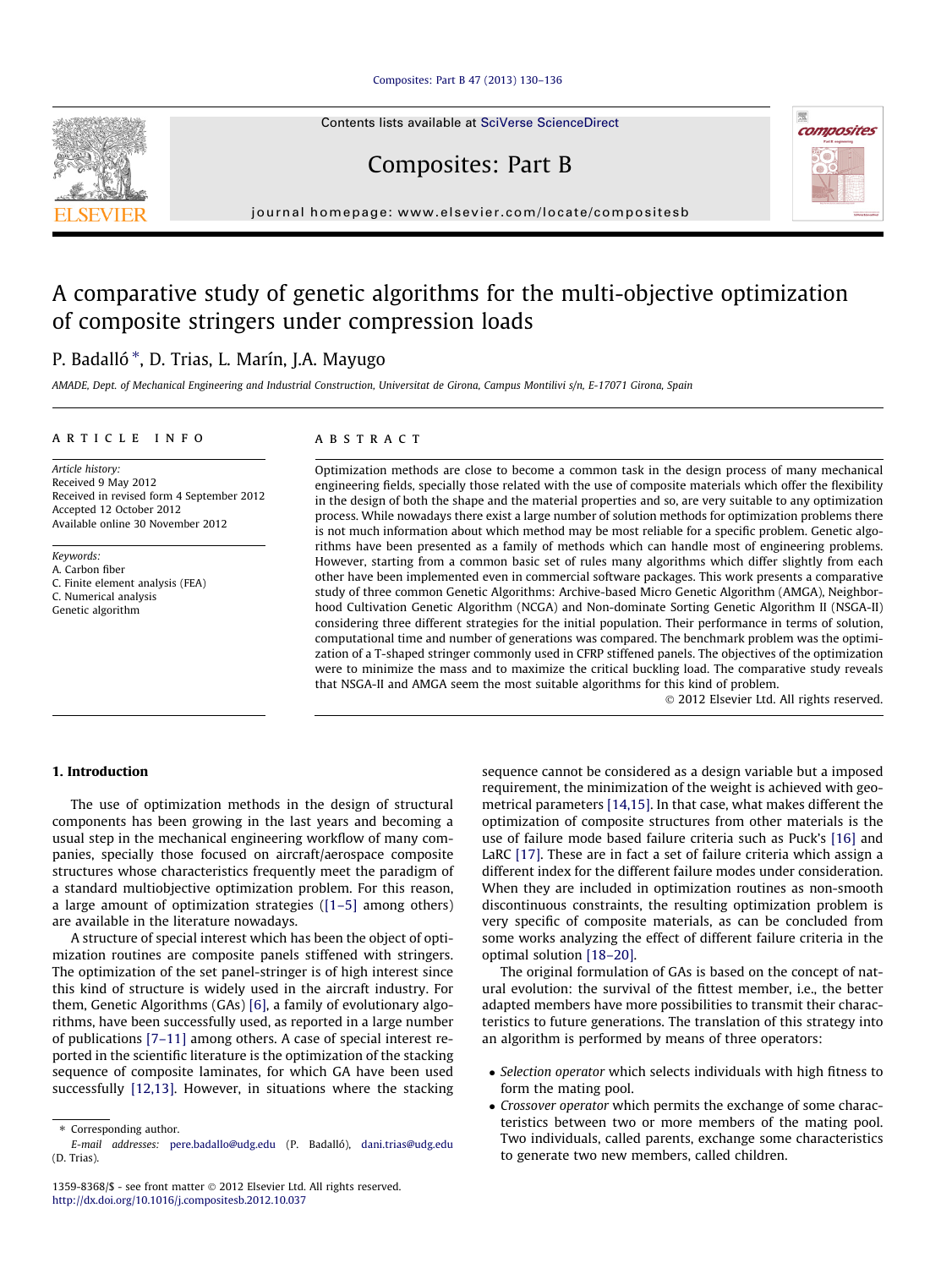• Mutation operator is implemented to save the process of losing genetic information during crossover. Random changes are applied in some individuals during the mutation process to preserve diversity in the population.

Although these three operators are the basis of a GA, there exist a large number of variations which implement different encodings, different selection operators, different methods for mating pairs or different strategies for mutation [\[21\]](#page--1-0). The behavior of a specific GA depends on the studied problem [\[22,23\]](#page--1-0) and the design variables [\[24\],](#page--1-0) for this reason, some previous experience or some comparative analysis is needed for selecting one GA out of a set of implemented GAs. Some comparative studies of evolutionary algorithms with different industrial cases have been already carried out [\[25,26\],](#page--1-0) for example. These studies reveal that the best GA is different for each kind of problem.

A good choice when using GAs for the optimization of composite stiffened panels is a GA specifically designed for them, for example [\[27\]](#page--1-0) and [\[28\].](#page--1-0) However, most of engineers are not familiar with the implementation of such algorithms and a commercial software with the most common GAs already implemented is a recommended option to carry out the optimization. In that case, a comparison of the most used GAs is a necessity for the choice as well.

The solution of the multi-objective optimization problem is linked to the concepts of dominance and non-dominance. When an individual is non-dominated it is a member of the Pareto's front, which is the set of possible optimal solutions. A candidate to solution  $A$  dominates candidate  $B$  if the conditions of Eq. (1) are fulfilled. On the other hand, if the Eq.  $(2)$  is satisfied **A** and **C** are considered non-dominated candidates.

$$
f_i(\mathbf{A}) \prec f_i(\mathbf{B}) \leftrightarrow (f_1(\mathbf{A}) < f_1(\mathbf{B})) \land (f_2(\mathbf{A}) < f_2(\mathbf{B})) \tag{1}
$$

$$
f_i(\mathbf{A}) \sim f_i(\mathbf{C}) \leftrightarrow ((f_i(\mathbf{A}) \not\leq f_i(\mathbf{C})) \wedge (f_i(\mathbf{A}) \not\geq f_i(\mathbf{C}))
$$
\n(2)

In this paper a comparative study of composite stringers under compression loads with three different GAs is carried out. The cho-sen three, implemented in software Isight™ [\[29\],](#page--1-0) are: Archivebased Micro Genetic Algorithm (AMGA) [\[30\],](#page--1-0) Neighborhood Cultivation Genetic Algorithm (NCGA) [\[31\]](#page--1-0) and Non-dominate Sorting Genetic Algorithm II (NSGA-II) [\[32\]](#page--1-0). The main differences between these GAs are listed below:

- NSGA-II: After the creation of the parent population, sorting based on the non-dominance is used. A fitness (equal to nondomination level) is fixed in each solution. The best individuals of this ranking are used to create the new population using the selection, crossover and mutation operators.
- AMGA: This algorithm uses a small population size and creates an external archive with the best solutions obtained, which is updated every iteration. AMGA employs the concept of the non-dominance ranking of NSGA-II and it creates the parent population from the archive with the method of SPEA2 [\[33\].](#page--1-0) The mating pool is a derivation of the binary tournament selection method of NSGA-II. The use of the archive permits to obtain a large number of non-dominated points at the end of the simulation. AMGA is a GA highly based in NSGA-II.
- NCGA: A neighborhood crossover mechanism is added in the normal mechanisms of GAs which it improves the crossover operator. The pair of individuals to perform crossover is not randomly chosen, but the individuals who are close each other in the objective space are selected.

A T-shape stringer is used as a benchmark because of its simple geometry with only two design variables (Section 2.1) and because of its real-life interest in the design of stiffened panels. A preliminary study of the stringer is performed (Section [2.3\)](#page--1-0) which permits to know the approximated optimal result. These structures are used for their compression behavior with low weight. For this reason, the objectives are both the maximization of the critical buckling load  $(P_{cr})$  and the minimization of the stringer mass  $(m)$ . In these cases,  $P_{cr}$  normally is most important for these structures and their design is in function of it. Then, in the optimization process is prioritized the  $P_{cr}$  than the mass (details in Section [3\)](#page--1-0). Therefore, the previous optimal result is compared with the optimization results (Section [4](#page--1-0)) to know the reliability of the GA. Finally, a GA is proposed to use in the solution of similar multiobjective optimization problems.

#### 2. Benchmark problem

#### 2.1. Specimen

In this study a composite material T-shape stringer has been analyzed under compression load (Fig. 1). This geometry was selected since it provides both simplicity to run a benchmark and real life engineering interest.

The stringer is made from AS4/8552 pre-preg whose properties are described in [Table 1.](#page--1-0) Stacking sequence is  $[0/90/0<sub>2</sub>/\pm45]$  for the stringer base and  $[\pm 45/0/90/0]_S$  for the stringer rib.

## 2.2. Virtual test

To carry out the optimization, a virtual test was modelled, using ABAQUS™ [\(Fig. 2\)](#page--1-0). A compression load is applied on an end of the stringer and clamped by the other end. This compression load is applied by means of pottings, metallic elements where the stringer can be introduced and fixed with resin [\(Fig. 2](#page--1-0)). A potting only permits the displacement of the stringer base in X-axis and Y-axis in stringer rib. In the middle of the specimen a damaged zone was introduced to simulate the effects of an impact. This damaged zone is located in the stringer rib, in the middle of the specimen and it is modelled by reducing in a 50% the values of  $E_{xx}$  and  $X_C$ . The location of the damaged zone and the amount of properties reduction were obtained in a previous study [\[34\].](#page--1-0) It is added to simplify the finite element analysis (FEA) and to set the region where the first ply failure will appear. LaRC failure criteria is applied only in damaged zone to reduce computation time because it is known that the first ply failure will appear in the previously damaged zone. The elements used in mesh are S4 shell type (4-node shell element with full integration).



Fig. 1. Stringer section and schematic representation of the test.